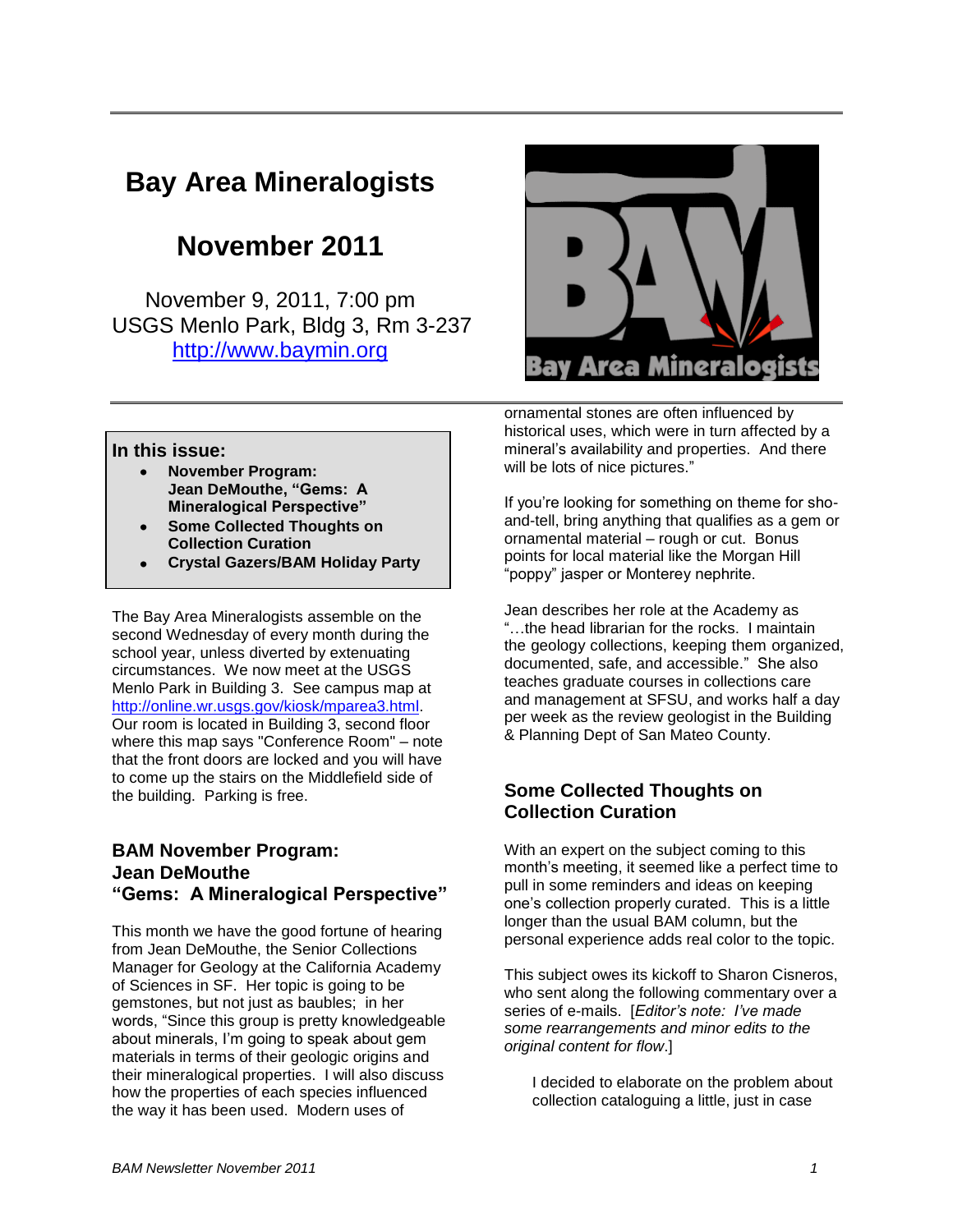anyone cares about "what to do and why". This is a result of my thoughts on the lack of attention Jack Parnau and Ed Oyler paid to labeling their collections.

With a lot of self-collected specimens, both Jack and Ed did not provide labels for posterity. Ed was particularly lax with labeling – he remembered everything and he could tell you anything you wanted to know about localities, but didn't bother to make precise labels for many of the specimens in his collection. On some of Jack's field collected flats, it took me nearly 10 years to get all of the specimens sorted out. I am not kidding. I often took specimens from Jack's collection to Ed's house during visits, to see if Ed recognized where something was from!

Luckily, I got to Dick Erd while he was still alive so I did get him to make complete collection records before I sold his collection. I also encouraged Ed to make labels for individual specimens we sold for him over the years while we were selling his collection, but unfortunately he passed away before he finished working up his collection labels – too little, too late!

In this regard, the biggest crime I witnessed was what happened to Ed Oyler's mineral collection. On the day of the sale of his collection, after everyone bought the specimens they wanted, the remainder of his collection was dumped from the collection cabinet drawers, unloaded from the shelves in his display cases, and just dumped into big boxes that the Santa Clara Valley G & M Society club members provided. They had a good motivation, but no knowledge. The club used all of Ed's personal collection, and his field collected material for kids' grab bags. So it was recycled, in a sense, but all of the historical information and the important locality data that should have been saved over the 50+ years Ed was interested in minerals, was literally trashed in one afternoon!

It is extremely important to prepare your mineral collection labels with as much data as you can, and encourage everyone else to do so. Cataloguing should be an important part of your collection record keeping. Your collection label for each specimen should

include at least the following basic information:

- 1. Names of the minerals present
- 2. Locality where the specimen was found.
- 3. Your name, and city where you live, for historical purposes, if desired.

Other important data for cataloguing would be:

- 1. Catalogue number (number you put in the catalogue, and apply to the back of the specimen) for identification purposes
- 2. Notes on where the specimen was obtained (dealer or collector's name)
- 3. Collecting data if you personally collected the specimen
- 4. Date acquired
- 5. Purchase price, if purchased (or trade value)
- 6. Chemical composition and crystal classification, if desired
- 7. Physical description of the specimen, and notes about its attributes
- 8. Current market value (helpful if you ever want to sell or exchange the specimen or if your relatives want to sell it after you are gone!). This should be updated every 5 years.

Then, in another 100 years or so, your collection will be remembered as an important collection, especially if you have printed catalogue cards with your name on them, while collector Joe Blow's specimens will just be a rock collection without history or pedigree! Think of your relatives, too. When you are gone, who will remember where your specimens are from, how much you paid for them, or even what they are?

Pass along this important information to other collectors. We are all just the temporary custodians of the specimens in our collections. Think of THEIR futures – the specimens will be around long after we are gone!

*[Editor's note: I totally second Sharon's nomination on the Oyler collection. At the sale in question I bought one of his cabinets, which came complete with who-knows-what random specimens and detached labels. Killed me every time I threw them out, as I always imagined it was some rare mineral he'd identified. And I do wonder about kids' grab*